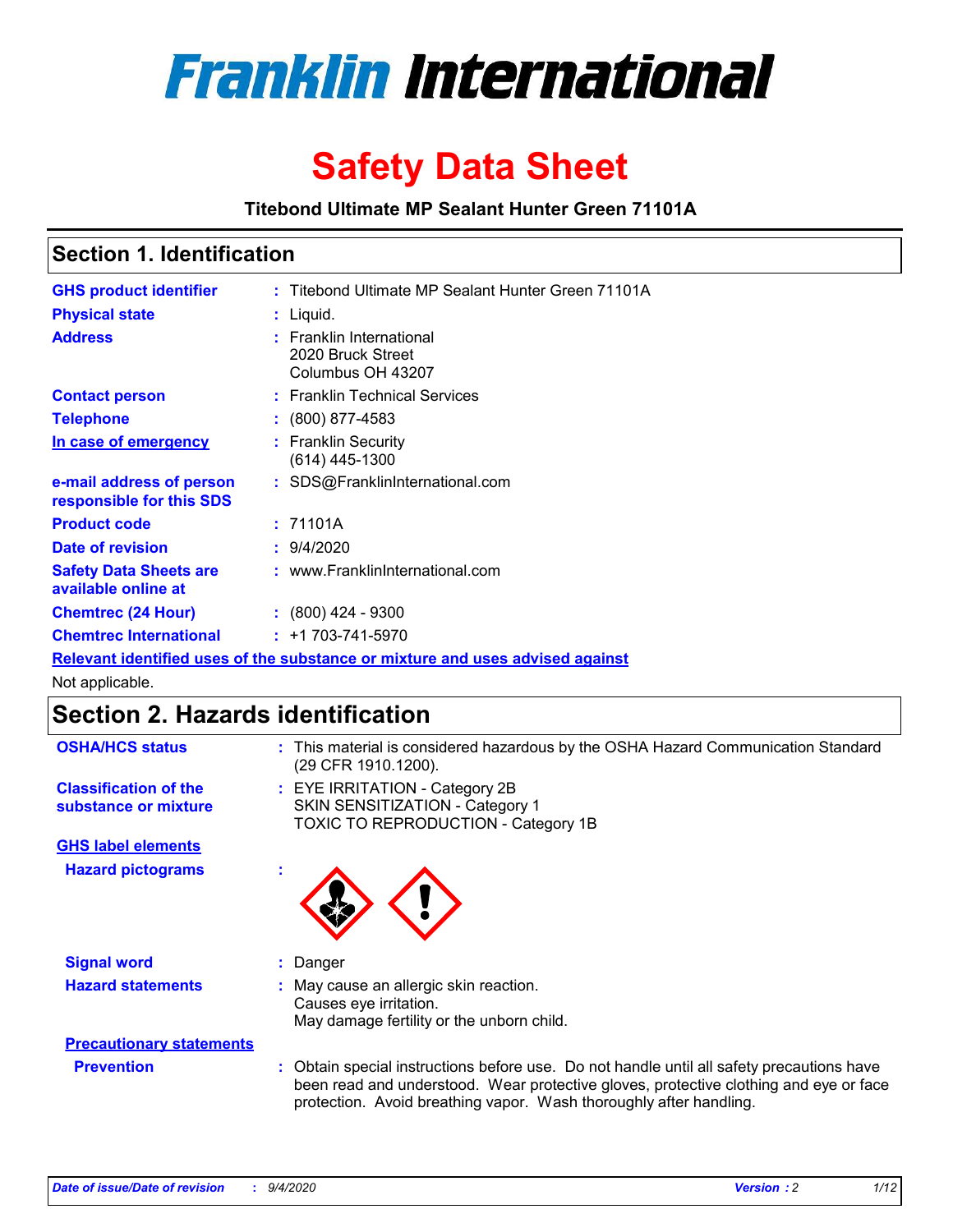### **Section 2. Hazards identification**

| <b>Response</b>                            | : IF exposed or concerned: Get medical advice or attention. Wash contaminated clothing<br>before reuse. IF ON SKIN: Wash with plenty of water. IF IN EYES: Rinse cautiously<br>with water for several minutes. Remove contact lenses, if present and easy to do.<br>Continue rinsing. If eye irritation persists: Get medical advice or attention. |
|--------------------------------------------|----------------------------------------------------------------------------------------------------------------------------------------------------------------------------------------------------------------------------------------------------------------------------------------------------------------------------------------------------|
| <b>Storage</b>                             | : Store locked up.                                                                                                                                                                                                                                                                                                                                 |
| <b>Disposal</b>                            | : Dispose of contents and container in accordance with all local, regional, national and<br>international regulations.                                                                                                                                                                                                                             |
| <b>Hazards not otherwise</b><br>classified | : Product generates methanol during cure.                                                                                                                                                                                                                                                                                                          |

## **Section 3. Composition/information on ingredients**

| <b>Ingredient name</b>       | $\frac{9}{6}$ | <b>CAS number</b> |
|------------------------------|---------------|-------------------|
| 3-aminopropyltriethoxysilane | ≤3            | 919-30-2          |
| Dibutyltin dilaurate         | ∣≤0.3         | 77-58-7           |

Any concentration shown as a range is to protect confidentiality or is due to batch variation.

**There are no additional ingredients present which, within the current knowledge of the supplier and in the concentrations applicable, are classified as hazardous to health or the environment and hence require reporting in this section.**

**Occupational exposure limits, if available, are listed in Section 8.**

### **Section 4. First aid measures**

| <b>Description of necessary first aid measures</b> |                                                                                                                                                                                                                                                                                                                                                                                                                                                                                                                                                                                                                                                                                                                                                                           |
|----------------------------------------------------|---------------------------------------------------------------------------------------------------------------------------------------------------------------------------------------------------------------------------------------------------------------------------------------------------------------------------------------------------------------------------------------------------------------------------------------------------------------------------------------------------------------------------------------------------------------------------------------------------------------------------------------------------------------------------------------------------------------------------------------------------------------------------|
| <b>Eye contact</b>                                 | : Immediately flush eyes with plenty of water, occasionally lifting the upper and lower<br>eyelids. Check for and remove any contact lenses. Continue to rinse for at least 10<br>minutes. If irritation persists, get medical attention.                                                                                                                                                                                                                                                                                                                                                                                                                                                                                                                                 |
| <b>Inhalation</b>                                  | : Remove victim to fresh air and keep at rest in a position comfortable for breathing. If<br>not breathing, if breathing is irregular or if respiratory arrest occurs, provide artificial<br>respiration or oxygen by trained personnel. It may be dangerous to the person providing<br>aid to give mouth-to-mouth resuscitation. Get medical attention. If unconscious, place<br>in recovery position and get medical attention immediately. Maintain an open airway.<br>Loosen tight clothing such as a collar, tie, belt or waistband. In case of inhalation of<br>decomposition products in a fire, symptoms may be delayed. The exposed person may<br>need to be kept under medical surveillance for 48 hours.                                                       |
| <b>Skin contact</b>                                | : Wash with plenty of soap and water. Remove contaminated clothing and shoes. Wash<br>contaminated clothing thoroughly with water before removing it, or wear gloves.<br>Continue to rinse for at least 10 minutes. Get medical attention. In the event of any<br>complaints or symptoms, avoid further exposure. Wash clothing before reuse. Clean<br>shoes thoroughly before reuse.                                                                                                                                                                                                                                                                                                                                                                                     |
| <b>Ingestion</b>                                   | : Wash out mouth with water. Remove dentures if any. Remove victim to fresh air and<br>keep at rest in a position comfortable for breathing. If material has been swallowed and<br>the exposed person is conscious, give small quantities of water to drink. Stop if the<br>exposed person feels sick as vomiting may be dangerous. Do not induce vomiting<br>unless directed to do so by medical personnel. If vomiting occurs, the head should be<br>kept low so that vomit does not enter the lungs. Get medical attention. Never give<br>anything by mouth to an unconscious person. If unconscious, place in recovery position<br>and get medical attention immediately. Maintain an open airway. Loosen tight clothing<br>such as a collar, tie, belt or waistband. |
| Most important symptoms/effects, acute and delayed |                                                                                                                                                                                                                                                                                                                                                                                                                                                                                                                                                                                                                                                                                                                                                                           |
| <b>Potential acute health effects</b>              |                                                                                                                                                                                                                                                                                                                                                                                                                                                                                                                                                                                                                                                                                                                                                                           |
| <b>Eye contact</b>                                 | : May cause eye irritation.                                                                                                                                                                                                                                                                                                                                                                                                                                                                                                                                                                                                                                                                                                                                               |
| <b>Inhalation</b>                                  | : No known significant effects or critical hazards.                                                                                                                                                                                                                                                                                                                                                                                                                                                                                                                                                                                                                                                                                                                       |
|                                                    |                                                                                                                                                                                                                                                                                                                                                                                                                                                                                                                                                                                                                                                                                                                                                                           |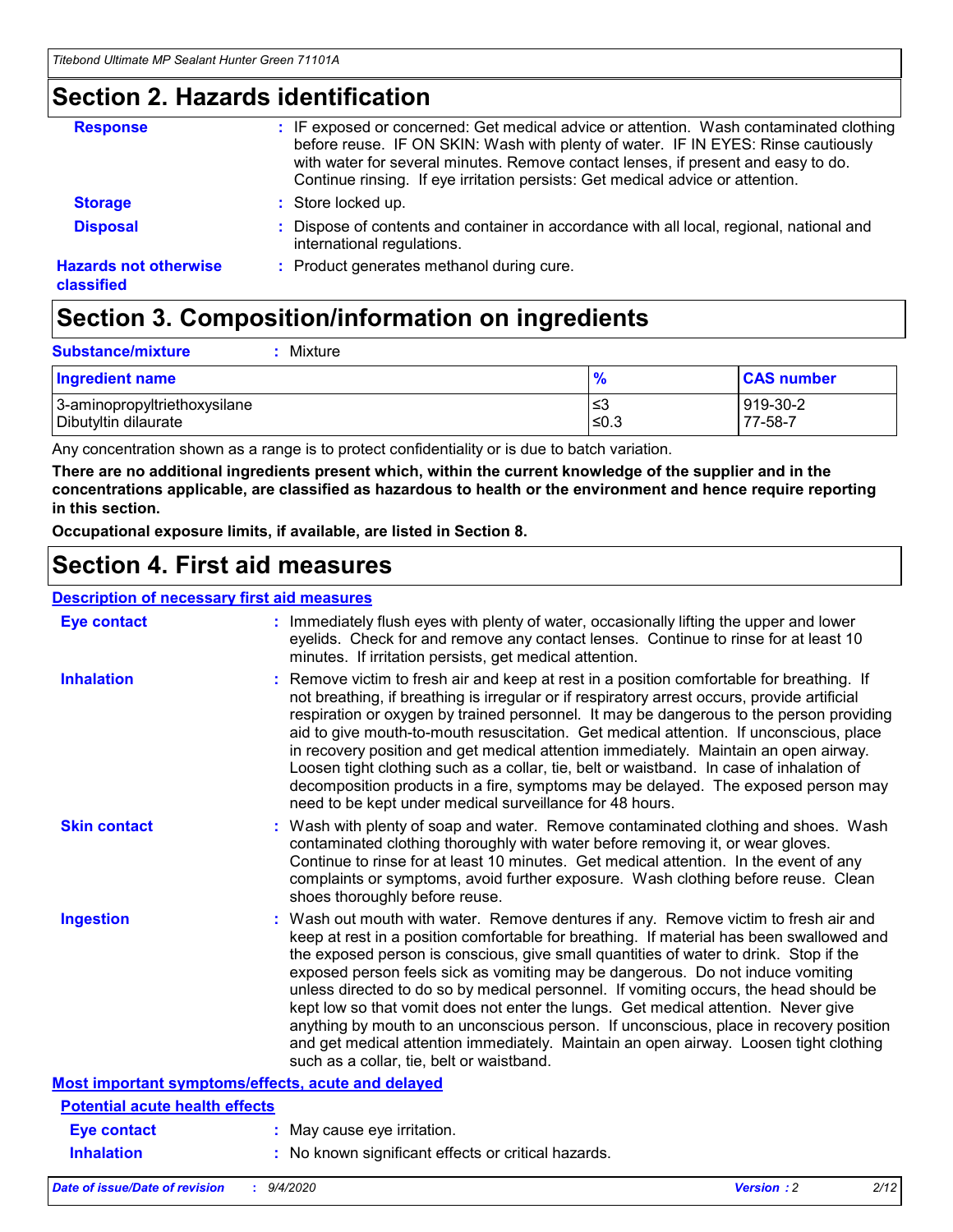## **Section 4. First aid measures**

| <b>Skin contact</b>                 | : May cause skin irritation.                                                                                                                                                                                                                                                                                                                                                                                    |
|-------------------------------------|-----------------------------------------------------------------------------------------------------------------------------------------------------------------------------------------------------------------------------------------------------------------------------------------------------------------------------------------------------------------------------------------------------------------|
| <b>Ingestion</b>                    | : No known significant effects or critical hazards.                                                                                                                                                                                                                                                                                                                                                             |
| <b>Over-exposure signs/symptoms</b> |                                                                                                                                                                                                                                                                                                                                                                                                                 |
| <b>Eye contact</b>                  | : Adverse symptoms may include the following:<br>irritation<br>watering<br>redness                                                                                                                                                                                                                                                                                                                              |
| <b>Inhalation</b>                   | : Adverse symptoms may include the following:<br>reduced fetal weight<br>increase in fetal deaths<br>skeletal malformations                                                                                                                                                                                                                                                                                     |
| <b>Skin contact</b>                 | : Adverse symptoms may include the following:<br>irritation<br>redness<br>reduced fetal weight<br>increase in fetal deaths<br>skeletal malformations                                                                                                                                                                                                                                                            |
| <b>Ingestion</b>                    | : Adverse symptoms may include the following:<br>reduced fetal weight<br>increase in fetal deaths<br>skeletal malformations                                                                                                                                                                                                                                                                                     |
|                                     | <u>Indication of immediate medical attention and special treatment needed, if necessary</u>                                                                                                                                                                                                                                                                                                                     |
| <b>Notes to physician</b>           | : In case of inhalation of decomposition products in a fire, symptoms may be delayed.<br>The exposed person may need to be kept under medical surveillance for 48 hours.                                                                                                                                                                                                                                        |
| <b>Specific treatments</b>          | : No specific treatment.                                                                                                                                                                                                                                                                                                                                                                                        |
| <b>Protection of first-aiders</b>   | : No action shall be taken involving any personal risk or without suitable training. If it is<br>suspected that fumes are still present, the rescuer should wear an appropriate mask or<br>self-contained breathing apparatus. It may be dangerous to the person providing aid to<br>give mouth-to-mouth resuscitation. Wash contaminated clothing thoroughly with water<br>before removing it, or wear gloves. |
|                                     |                                                                                                                                                                                                                                                                                                                                                                                                                 |

**See toxicological information (Section 11)**

## **Section 5. Fire-fighting measures**

| <b>Extinguishing media</b>                               |                                                                                                                                                                                                     |
|----------------------------------------------------------|-----------------------------------------------------------------------------------------------------------------------------------------------------------------------------------------------------|
| <b>Suitable extinguishing</b><br>media                   | : Use an extinguishing agent suitable for the surrounding fire.                                                                                                                                     |
| <b>Unsuitable extinguishing</b><br>media                 | $:$ None known.                                                                                                                                                                                     |
| <b>Specific hazards arising</b><br>from the chemical     | : In a fire or if heated, a pressure increase will occur and the container may burst.                                                                                                               |
| <b>Hazardous thermal</b><br>decomposition products       | Decomposition products may include the following materials:<br>carbon dioxide<br>carbon monoxide<br>nitrogen oxides<br>metal oxide/oxides                                                           |
| <b>Special protective actions</b><br>for fire-fighters   | : Promptly isolate the scene by removing all persons from the vicinity of the incident if<br>there is a fire. No action shall be taken involving any personal risk or without suitable<br>training. |
| <b>Special protective</b><br>equipment for fire-fighters | Fire-fighters should wear appropriate protective equipment and self-contained breathing<br>apparatus (SCBA) with a full face-piece operated in positive pressure mode.                              |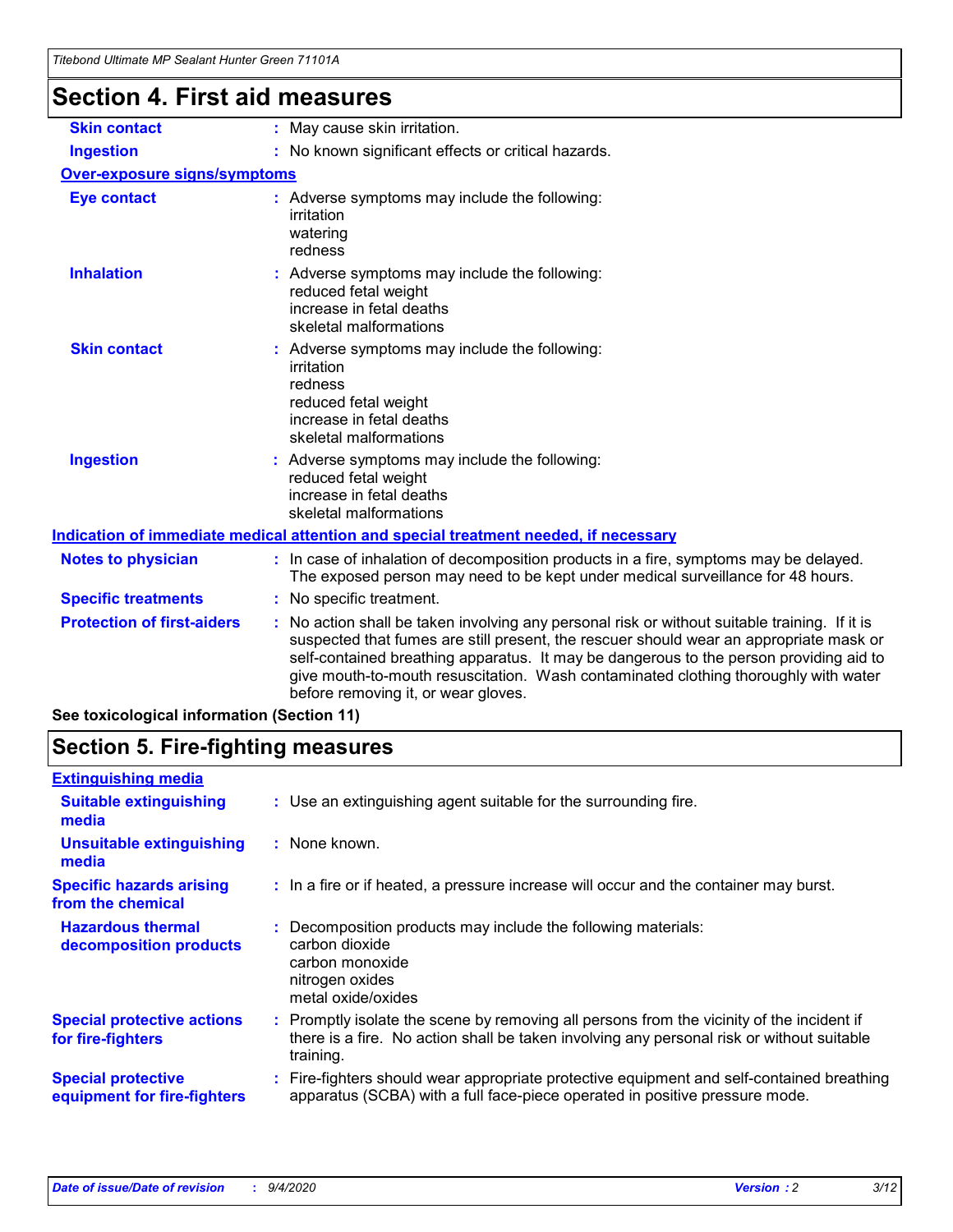### **Section 6. Accidental release measures**

|                                                              | <b>Personal precautions, protective equipment and emergency procedures</b>                                                                                                                                                                                                                                                                                                                                                                                                                                                                                                                                                                                                                                   |
|--------------------------------------------------------------|--------------------------------------------------------------------------------------------------------------------------------------------------------------------------------------------------------------------------------------------------------------------------------------------------------------------------------------------------------------------------------------------------------------------------------------------------------------------------------------------------------------------------------------------------------------------------------------------------------------------------------------------------------------------------------------------------------------|
| For non-emergency<br>personnel                               | : No action shall be taken involving any personal risk or without suitable training.<br>Evacuate surrounding areas. Keep unnecessary and unprotected personnel from<br>entering. Do not touch or walk through spilled material. Avoid breathing vapor or mist.<br>Provide adequate ventilation. Wear appropriate respirator when ventilation is<br>inadequate. Put on appropriate personal protective equipment.                                                                                                                                                                                                                                                                                             |
| For emergency responders                                     | : If specialized clothing is required to deal with the spillage, take note of any information in<br>Section 8 on suitable and unsuitable materials. See also the information in "For non-<br>emergency personnel".                                                                                                                                                                                                                                                                                                                                                                                                                                                                                           |
| <b>Environmental precautions</b>                             | : Avoid dispersal of spilled material and runoff and contact with soil, waterways, drains<br>and sewers. Inform the relevant authorities if the product has caused environmental<br>pollution (sewers, waterways, soil or air).                                                                                                                                                                                                                                                                                                                                                                                                                                                                              |
| <b>Methods and materials for containment and cleaning up</b> |                                                                                                                                                                                                                                                                                                                                                                                                                                                                                                                                                                                                                                                                                                              |
| <b>Small spill</b>                                           | : Stop leak if without risk. Move containers from spill area. Dilute with water and mop up<br>if water-soluble. Alternatively, or if water-insoluble, absorb with an inert dry material and<br>place in an appropriate waste disposal container. Dispose of via a licensed waste<br>disposal contractor.                                                                                                                                                                                                                                                                                                                                                                                                     |
| <b>Large spill</b>                                           | : Stop leak if without risk. Move containers from spill area. Approach release from<br>upwind. Prevent entry into sewers, water courses, basements or confined areas. Wash<br>spillages into an effluent treatment plant or proceed as follows. Contain and collect<br>spillage with non-combustible, absorbent material e.g. sand, earth, vermiculite or<br>diatomaceous earth and place in container for disposal according to local regulations<br>(see Section 13). Dispose of via a licensed waste disposal contractor. Contaminated<br>absorbent material may pose the same hazard as the spilled product. Note: see<br>Section 1 for emergency contact information and Section 13 for waste disposal. |

## **Section 7. Handling and storage**

### **Precautions for safe handling**

| <b>Protective measures</b>                                                       | : Put on appropriate personal protective equipment (see Section 8). Persons with a<br>history of skin sensitization problems should not be employed in any process in which<br>this product is used. Avoid exposure - obtain special instructions before use. Avoid<br>exposure during pregnancy. Do not handle until all safety precautions have been read<br>and understood. Do not get in eyes or on skin or clothing. Do not ingest. Avoid<br>breathing vapor or mist. If during normal use the material presents a respiratory hazard,<br>use only with adequate ventilation or wear appropriate respirator. Keep in the original<br>container or an approved alternative made from a compatible material, kept tightly<br>closed when not in use. Empty containers retain product residue and can be hazardous.<br>Do not reuse container. |
|----------------------------------------------------------------------------------|--------------------------------------------------------------------------------------------------------------------------------------------------------------------------------------------------------------------------------------------------------------------------------------------------------------------------------------------------------------------------------------------------------------------------------------------------------------------------------------------------------------------------------------------------------------------------------------------------------------------------------------------------------------------------------------------------------------------------------------------------------------------------------------------------------------------------------------------------|
| <b>Advice on general</b><br>occupational hygiene                                 | : Eating, drinking and smoking should be prohibited in areas where this material is<br>handled, stored and processed. Workers should wash hands and face before eating,<br>drinking and smoking. Remove contaminated clothing and protective equipment before<br>entering eating areas. See also Section 8 for additional information on hygiene<br>measures.                                                                                                                                                                                                                                                                                                                                                                                                                                                                                    |
| <b>Conditions for safe storage,</b><br>including any<br><i>incompatibilities</i> | Store between the following temperatures: 0 to 120°C (32 to 248°F). Store in<br>accordance with local regulations. Store in original container protected from direct<br>sunlight in a dry, cool and well-ventilated area, away from incompatible materials (see<br>Section 10) and food and drink. Store locked up. Keep container tightly closed and<br>sealed until ready for use. Containers that have been opened must be carefully<br>resealed and kept upright to prevent leakage. Do not store in unlabeled containers.<br>Use appropriate containment to avoid environmental contamination. See Section 10 for<br>incompatible materials before handling or use.                                                                                                                                                                         |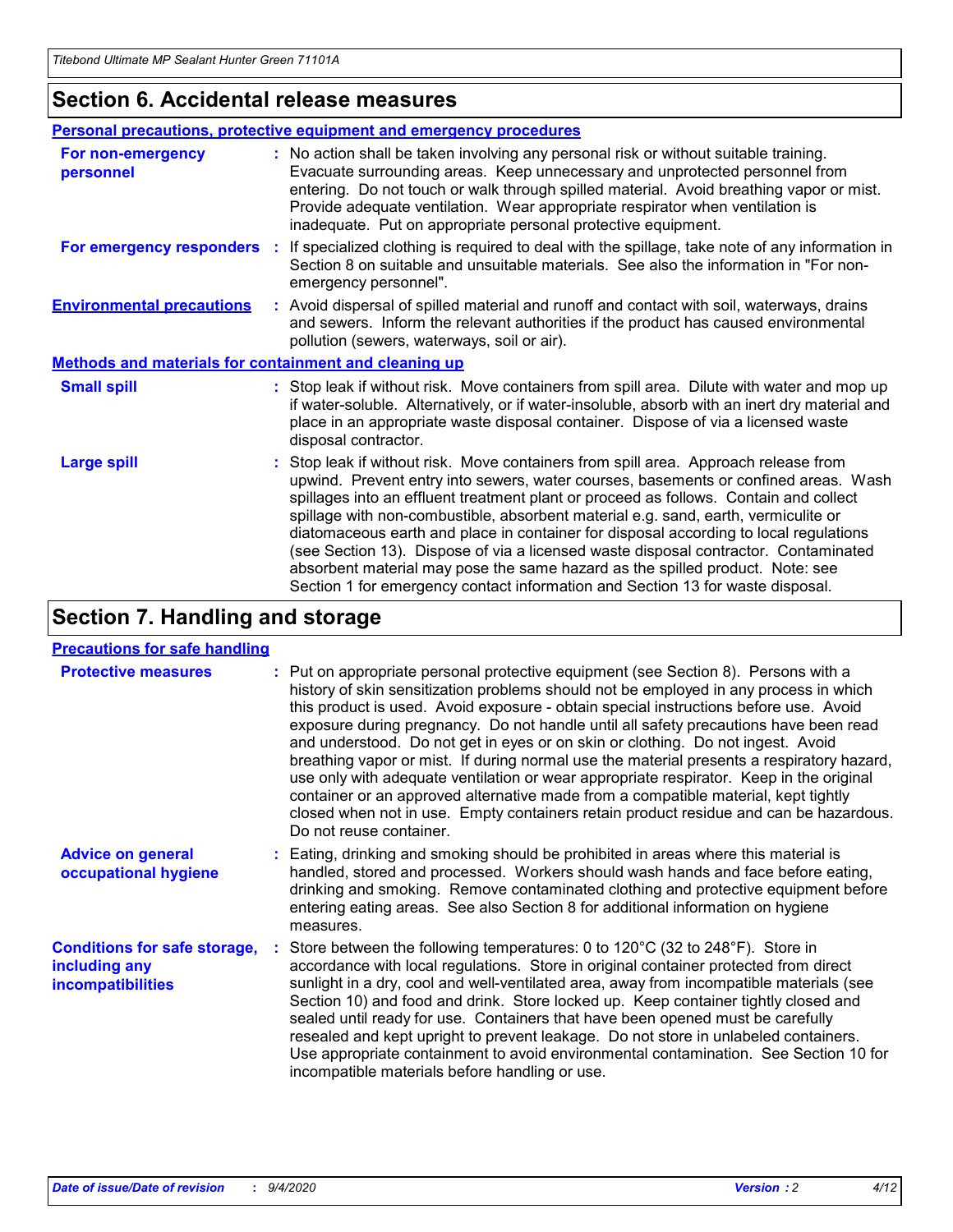## **Section 8. Exposure controls/personal protection**

### **Control parameters**

### **Occupational exposure limits**

| <b>Ingredient name</b>                               |    |                        | <b>Exposure limits</b>                                                                                                                                                                                                                                                                                                                                                                                                                                                                                                                                                                                                 |
|------------------------------------------------------|----|------------------------|------------------------------------------------------------------------------------------------------------------------------------------------------------------------------------------------------------------------------------------------------------------------------------------------------------------------------------------------------------------------------------------------------------------------------------------------------------------------------------------------------------------------------------------------------------------------------------------------------------------------|
| 3-aminopropyltriethoxysilane<br>Dibutyltin dilaurate |    |                        | None.<br>ACGIH TLV (United States, 3/2020). Absorbed through skin.<br>Notes: as Sn<br>TWA: 0.1 mg/m <sup>3</sup> , (as Sn) 8 hours.<br>STEL: 0.2 mg/m <sup>3</sup> , (as Sn) 15 minutes.<br>NIOSH REL (United States, 10/2016). Absorbed through skin.<br>Notes: as Sn<br>TWA: 0.1 mg/m <sup>3</sup> , (as Sn) 10 hours.<br>OSHA PEL (United States, 5/2018). Notes: as Sn<br>TWA: $0.1 \text{ mg/m}^3$ , (as Sn) 8 hours.<br>OSHA PEL 1989 (United States, 3/1989). Absorbed through skin.<br>Notes: measured as Sn<br>TWA: 0.1 mg/m <sup>3</sup> , (measured as Sn) 8 hours. Form: Organic                           |
| <b>Appropriate engineering</b><br>controls           |    |                        | : If user operations generate dust, fumes, gas, vapor or mist, use process enclosures,<br>local exhaust ventilation or other engineering controls to keep worker exposure to<br>airborne contaminants below any recommended or statutory limits.                                                                                                                                                                                                                                                                                                                                                                       |
| <b>Environmental exposure</b><br><b>controls</b>     |    |                        | Emissions from ventilation or work process equipment should be checked to ensure<br>they comply with the requirements of environmental protection legislation. In some<br>cases, fume scrubbers, filters or engineering modifications to the process equipment<br>will be necessary to reduce emissions to acceptable levels.                                                                                                                                                                                                                                                                                          |
| <b>Individual protection measures</b>                |    |                        |                                                                                                                                                                                                                                                                                                                                                                                                                                                                                                                                                                                                                        |
| <b>Hygiene measures</b>                              |    |                        | : Wash hands, forearms and face thoroughly after handling chemical products, before<br>eating, smoking and using the lavatory and at the end of the working period.<br>Appropriate techniques should be used to remove potentially contaminated clothing.<br>Contaminated work clothing should not be allowed out of the workplace. Wash<br>contaminated clothing before reusing. Ensure that eyewash stations and safety<br>showers are close to the workstation location.                                                                                                                                            |
| <b>Eye/face protection</b>                           |    |                        | : Safety eyewear complying with an approved standard should be used when a risk<br>assessment indicates this is necessary to avoid exposure to liquid splashes, mists,<br>gases or dusts. If contact is possible, the following protection should be worn, unless<br>the assessment indicates a higher degree of protection: chemical splash goggles.                                                                                                                                                                                                                                                                  |
| <b>Skin protection</b>                               |    |                        |                                                                                                                                                                                                                                                                                                                                                                                                                                                                                                                                                                                                                        |
| <b>Hand protection</b>                               |    |                        | : Chemical-resistant, impervious gloves complying with an approved standard should be<br>worn at all times when handling chemical products if a risk assessment indicates this is<br>necessary. Considering the parameters specified by the glove manufacturer, check<br>during use that the gloves are still retaining their protective properties. It should be<br>noted that the time to breakthrough for any glove material may be different for different<br>glove manufacturers. In the case of mixtures, consisting of several substances, the<br>protection time of the gloves cannot be accurately estimated. |
| <b>Body protection</b>                               |    | handling this product. | Personal protective equipment for the body should be selected based on the task being<br>performed and the risks involved and should be approved by a specialist before                                                                                                                                                                                                                                                                                                                                                                                                                                                |
| <b>Other skin protection</b>                         |    |                        | : Appropriate footwear and any additional skin protection measures should be selected<br>based on the task being performed and the risks involved and should be approved by a<br>specialist before handling this product.                                                                                                                                                                                                                                                                                                                                                                                              |
| <b>Respiratory protection</b>                        | ÷. | aspects of use.        | Based on the hazard and potential for exposure, select a respirator that meets the<br>appropriate standard or certification. Respirators must be used according to a<br>respiratory protection program to ensure proper fitting, training, and other important                                                                                                                                                                                                                                                                                                                                                         |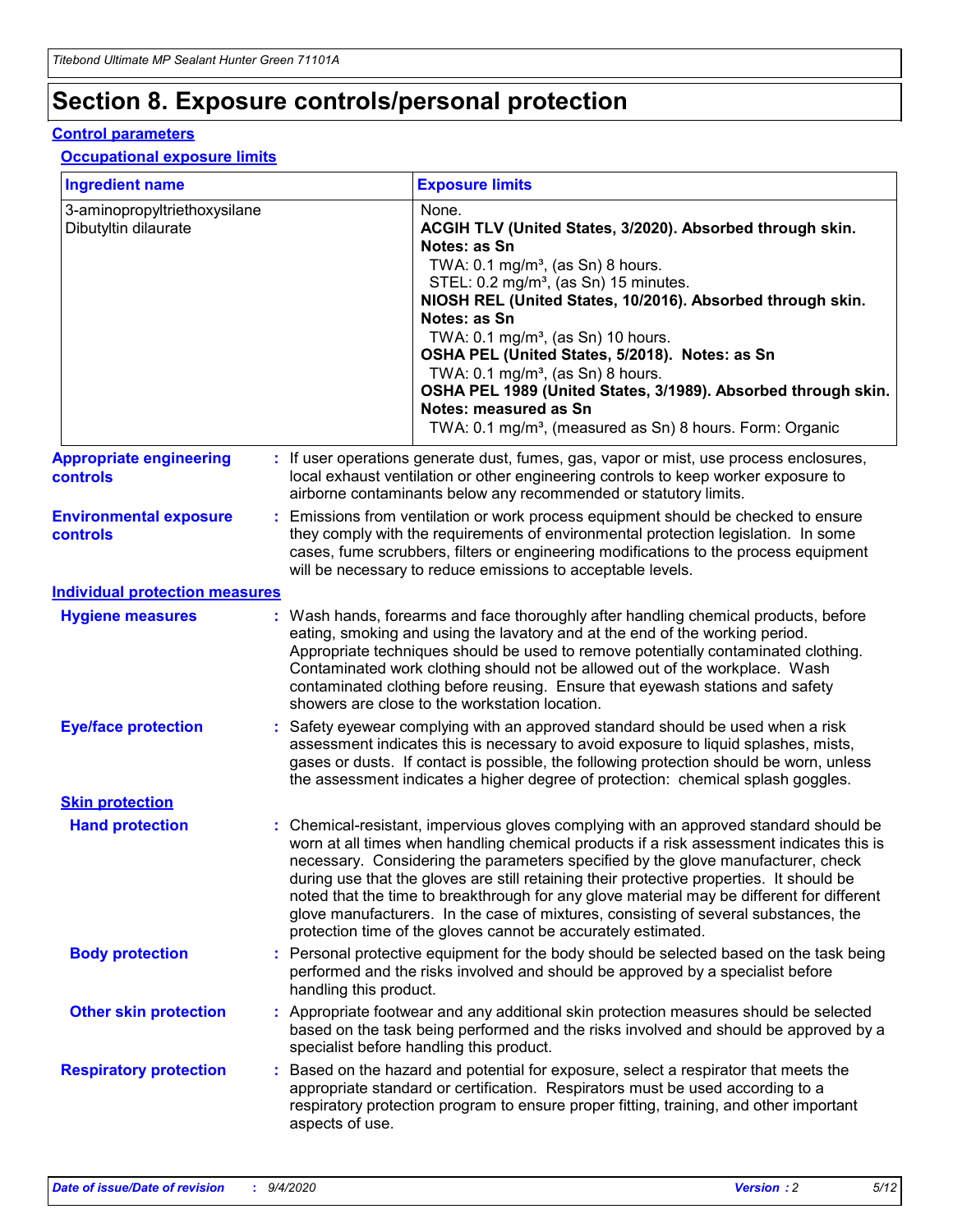### **Section 9. Physical and chemical properties**

### **Appearance**

| <b>Physical state</b>                             | : Liquid. [Paste.]                                              |
|---------------------------------------------------|-----------------------------------------------------------------|
| Color                                             | Green.                                                          |
| Odor                                              | : Characteristic.                                               |
| <b>Odor threshold</b>                             | $:$ Not available.                                              |
| рH                                                | : Not applicable.                                               |
| <b>Melting point</b>                              | : Not available.                                                |
| <b>Boiling point</b>                              | : $>200^{\circ}$ C ( $>392^{\circ}$ F)                          |
| <b>Flash point</b>                                | : Closed cup: >200°C (>392°F) [Setaflash.]                      |
| <b>Evaporation rate</b>                           | $:$ <1 (butyl acetate = 1)                                      |
| <b>Flammability (solid, gas)</b>                  | : Not available.                                                |
| Lower and upper explosive<br>(flammable) limits   | : Not available.                                                |
| <b>VOC (less water, less</b><br>exempt solvents)  | : 0 g/l                                                         |
| <b>Volatility</b>                                 | $: 0\%$ (w/w)                                                   |
| <b>Vapor density</b>                              |                                                                 |
|                                                   | : Not available.                                                |
| <b>Relative density</b>                           | : 1.432                                                         |
| <b>Solubility</b>                                 | Insoluble in the following materials: cold water and hot water. |
| <b>Solubility in water</b>                        | : Not available.                                                |
| <b>Partition coefficient: n-</b><br>octanol/water | : Not available.                                                |
| <b>Auto-ignition temperature</b>                  | : Not available.                                                |
| <b>Decomposition temperature</b>                  | : Not available.                                                |

## **Section 10. Stability and reactivity**

| <b>Reactivity</b>                            | : No specific test data related to reactivity available for this product or its ingredients.            |
|----------------------------------------------|---------------------------------------------------------------------------------------------------------|
| <b>Chemical stability</b>                    | : The product is stable.                                                                                |
| <b>Possibility of hazardous</b><br>reactions | : Under normal conditions of storage and use, hazardous reactions will not occur.                       |
| <b>Conditions to avoid</b>                   | : No specific data.                                                                                     |
| <b>Incompatible materials</b>                | : No specific data.                                                                                     |
| <b>Hazardous decomposition</b><br>products   | Under normal conditions of storage and use, hazardous decomposition products should<br>not be produced. |

## **Section 11. Toxicological information**

### **Information on toxicological effects**

### **Acute toxicity**

| <b>Product/ingredient name</b> | <b>Result</b>           | <b>Species</b> | <b>Dose</b>                | <b>Exposure</b> |
|--------------------------------|-------------------------|----------------|----------------------------|-----------------|
| 3-aminopropyltriethoxysilane   | <b>ILD50 Dermal</b>     | Rabbit         | 4.29 g/kg                  |                 |
| Dibutyltin dilaurate           | ILD50 Oral<br>LD50 Oral | Rat<br>Rat     | $1.57$ g/kg<br>175 $mg/kg$ |                 |
|                                |                         |                |                            |                 |

**Irritation/Corrosion**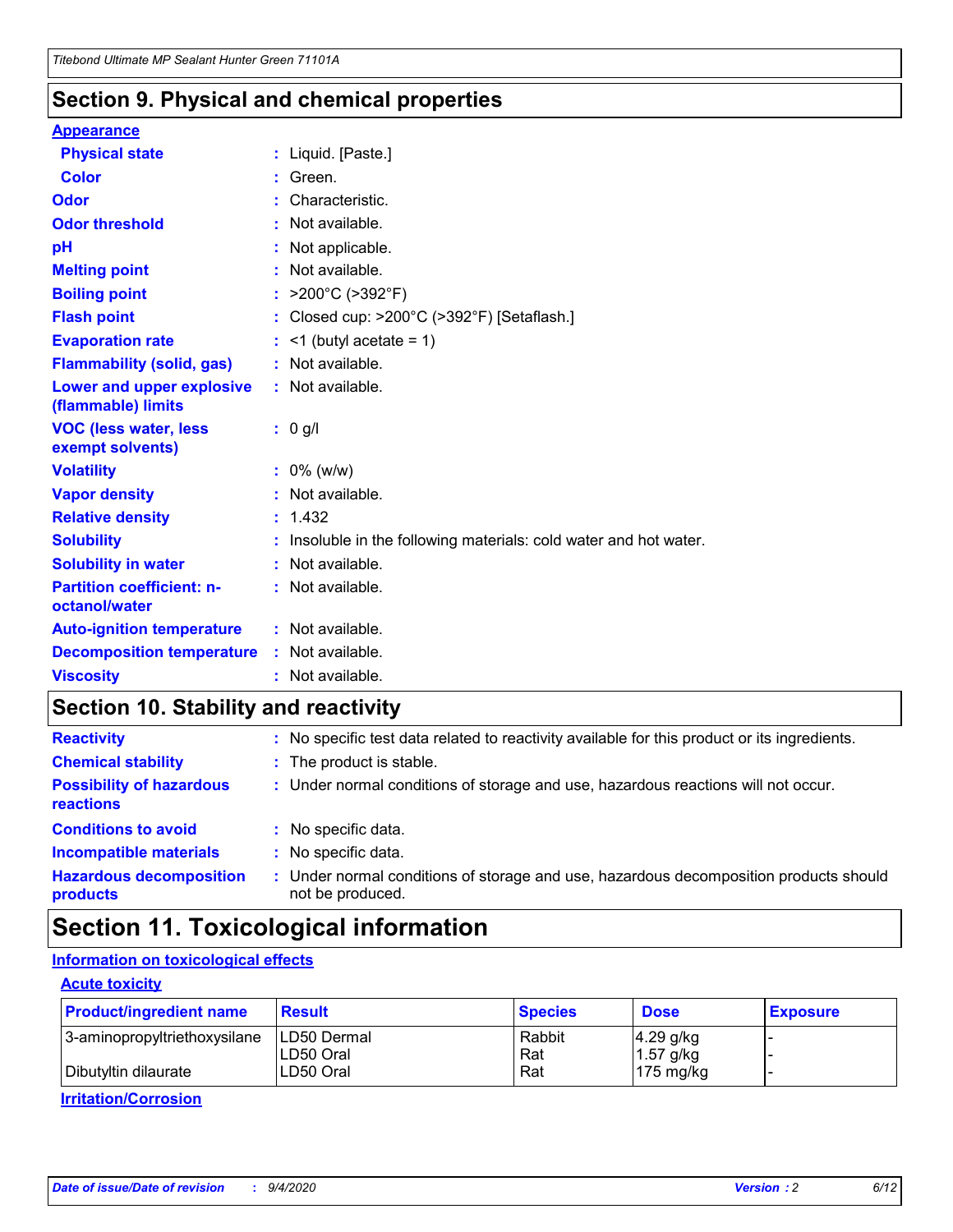## **Section 11. Toxicological information**

| <b>Product/ingredient name</b> | <b>Result</b>                 | <b>Species</b> | <b>Score</b> | <b>Exposure</b>    | <b>Observation</b>       |
|--------------------------------|-------------------------------|----------------|--------------|--------------------|--------------------------|
| 3-aminopropyltriethoxysilane   | Eyes - Mild irritant          | Rabbit         |              | $100 \text{ mg}$   |                          |
|                                | Eyes - Severe irritant        | Rabbit         |              | 24 hours 750       |                          |
|                                |                               |                |              | ug                 |                          |
|                                | <b>Skin - Severe irritant</b> | Rabbit         |              | 24 hours 5         | $\overline{\phantom{0}}$ |
| Dibutyltin dilaurate           | Eyes - Moderate irritant      | Rabbit         |              | mg<br>24 hours 100 |                          |
|                                |                               |                |              | mg                 |                          |
|                                | Skin - Severe irritant        | Rabbit         |              | 500 mg             | -                        |

### **Sensitization**

Not available.

### **Mutagenicity**

Not available.

### **Carcinogenicity**

Not available.

#### **Reproductive toxicity**

Not available.

### **Teratogenicity**

Not available.

### **Specific target organ toxicity (single exposure)**

Not available.

### **Specific target organ toxicity (repeated exposure)**

| <b>Name</b>                                                                  |                                                                            | <b>Category</b>                                     | <b>Route of</b><br>exposure | <b>Target organs</b> |  |
|------------------------------------------------------------------------------|----------------------------------------------------------------------------|-----------------------------------------------------|-----------------------------|----------------------|--|
| Dibutyltin dilaurate                                                         |                                                                            | Category 1                                          | -                           | respiratory system   |  |
| <b>Aspiration hazard</b><br>Not available.                                   |                                                                            |                                                     |                             |                      |  |
| <b>Information on the likely</b><br>routes of exposure                       | : Not available.                                                           |                                                     |                             |                      |  |
| <b>Potential acute health effects</b>                                        |                                                                            |                                                     |                             |                      |  |
| <b>Eye contact</b>                                                           | : May cause eye irritation.                                                |                                                     |                             |                      |  |
| <b>Inhalation</b>                                                            |                                                                            | : No known significant effects or critical hazards. |                             |                      |  |
| <b>Skin contact</b>                                                          |                                                                            | : May cause skin irritation.                        |                             |                      |  |
| <b>Ingestion</b>                                                             |                                                                            | : No known significant effects or critical hazards. |                             |                      |  |
| Symptoms related to the physical, chemical and toxicological characteristics |                                                                            |                                                     |                             |                      |  |
| <b>Eye contact</b>                                                           | irritation<br>watering<br>redness                                          | : Adverse symptoms may include the following:       |                             |                      |  |
| <b>Inhalation</b>                                                            | reduced fetal weight<br>increase in fetal deaths<br>skeletal malformations | : Adverse symptoms may include the following:       |                             |                      |  |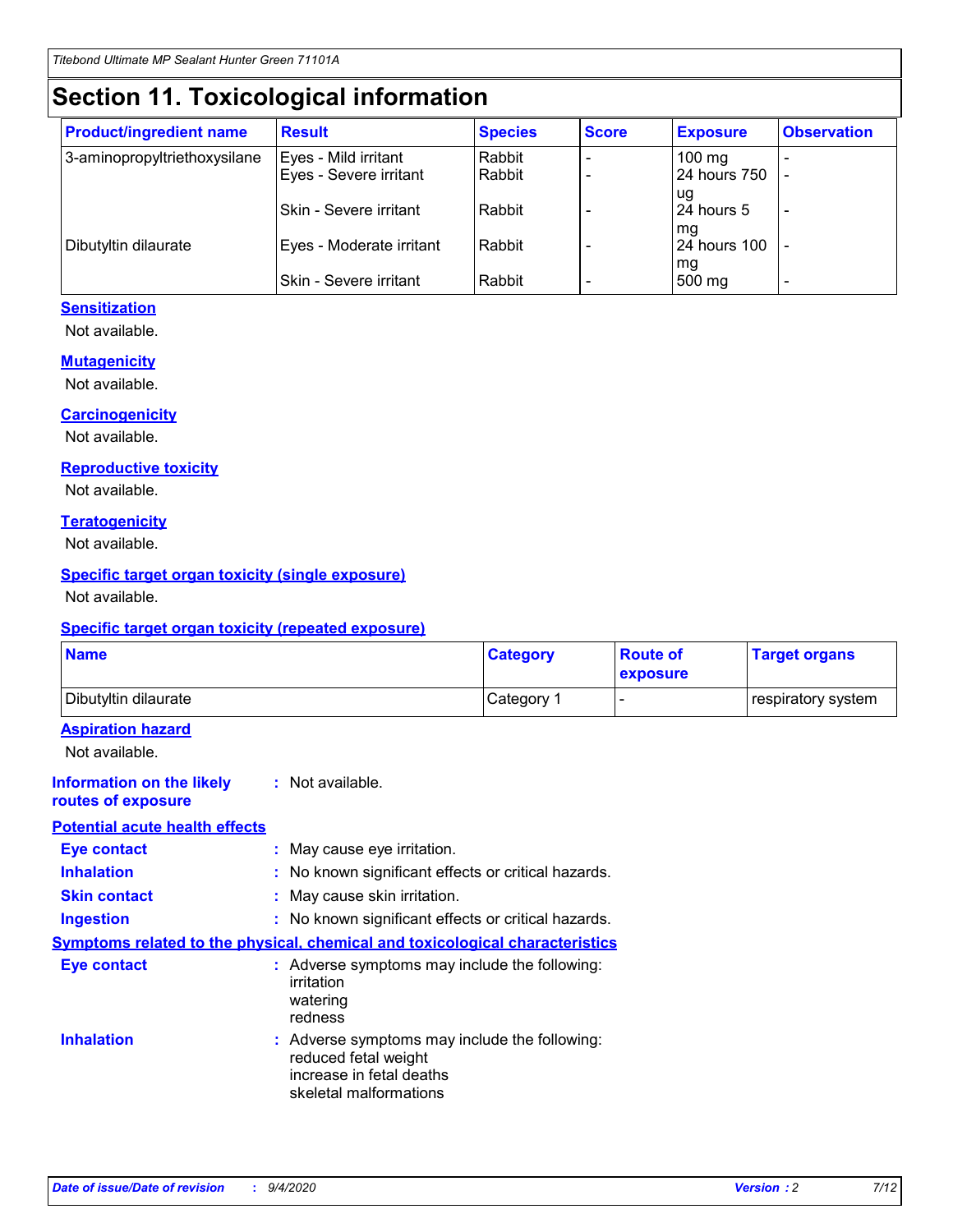*Titebond Ultimate MP Sealant Hunter Green 71101A*

## **Section 11. Toxicological information**

| <b>Skin contact</b>                     | : Adverse symptoms may include the following:<br>irritation<br>redness<br>reduced fetal weight<br>increase in fetal deaths<br>skeletal malformations |
|-----------------------------------------|------------------------------------------------------------------------------------------------------------------------------------------------------|
| <b>Ingestion</b>                        | : Adverse symptoms may include the following:<br>reduced fetal weight<br>increase in fetal deaths<br>skeletal malformations                          |
|                                         | Delayed and immediate effects and also chronic effects from short and long term exposure                                                             |
| <b>Short term exposure</b>              |                                                                                                                                                      |
| <b>Potential immediate</b><br>effects   | : Not available.                                                                                                                                     |
| <b>Potential delayed effects</b>        | : Not available.                                                                                                                                     |
| <b>Long term exposure</b>               |                                                                                                                                                      |
| <b>Potential immediate</b><br>effects   | : Not available.                                                                                                                                     |
| <b>Potential delayed effects</b>        | : Not available.                                                                                                                                     |
| <b>Potential chronic health effects</b> |                                                                                                                                                      |
| Not available.                          |                                                                                                                                                      |
| <b>General</b>                          | Once sensitized, a severe allergic reaction may occur when subsequently exposed to<br>very low levels.                                               |
| <b>Carcinogenicity</b>                  | No known significant effects or critical hazards.                                                                                                    |
| <b>Mutagenicity</b>                     | : No known significant effects or critical hazards.                                                                                                  |
| <b>Teratogenicity</b>                   | May damage the unborn child.                                                                                                                         |
| <b>Developmental effects</b>            | : No known significant effects or critical hazards.                                                                                                  |
| <b>Fertility effects</b>                | : May damage fertility.                                                                                                                              |
| <b>Numerical measures of toxicity</b>   |                                                                                                                                                      |
| <b>Acute toxicity estimates</b>         |                                                                                                                                                      |
| Not ovoilable                           |                                                                                                                                                      |

Not available.

## **Section 12. Ecological information**

### **Toxicity**

| <b>Product/ingredient name</b> | <b>Result</b>                                       | <b>Species</b>               | <b>Exposure</b>       |
|--------------------------------|-----------------------------------------------------|------------------------------|-----------------------|
| Dibutyltin dilaurate           | $ CC50>3$ mg/l<br>Chronic EC10 > 2 mg/l Fresh water | Algae<br>Algae - Desmodesmus | 72 hours<br>196 hours |
|                                |                                                     | <b>I</b> subspicatus         |                       |

### **Persistence and degradability**

| <b>Product/ingredient name</b> | <b>Test</b>                                                                    | <b>Result</b>  |                   | <b>Dose</b> | <b>Inoculum</b>         |
|--------------------------------|--------------------------------------------------------------------------------|----------------|-------------------|-------------|-------------------------|
| Dibutyltin dilaurate           | OECD 301F<br>Ready<br>Biodegradability -<br>Manometric<br>Respirometry<br>Test | 23 % - 28 days |                   |             |                         |
| <b>Product/ingredient name</b> | <b>Aquatic half-life</b>                                                       |                | <b>Photolysis</b> |             | <b>Biodegradability</b> |
| Dibutyltin dilaurate           |                                                                                |                |                   |             | <b>Inherent</b>         |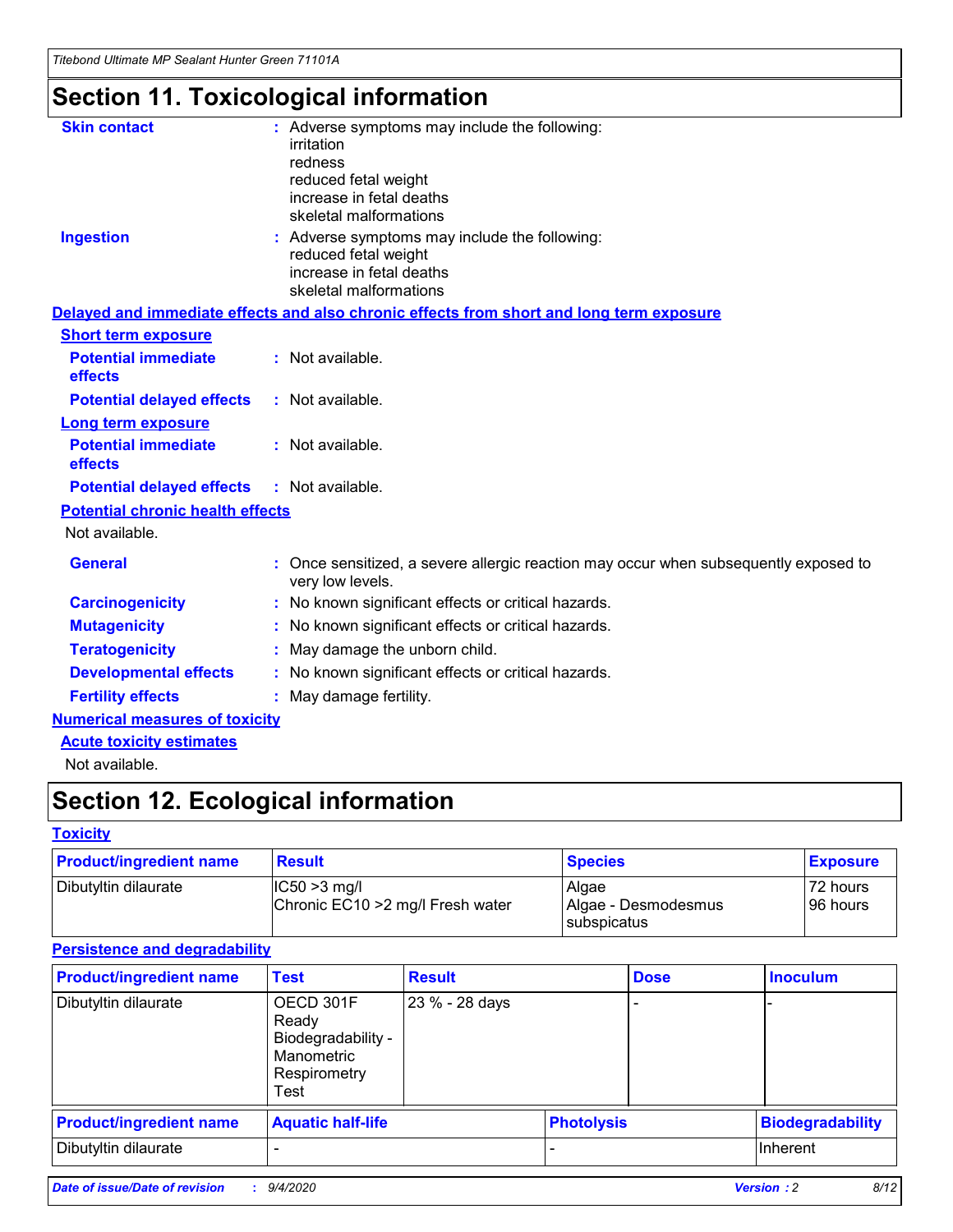## **Section 12. Ecological information**

### **Bioaccumulative potential**

| <b>Product/ingredient name</b> | <b>LogP</b> <sub>ow</sub> | <b>BCF</b> | <b>Potential</b> |
|--------------------------------|---------------------------|------------|------------------|
| 3-aminopropyltriethoxysilane   | 4.44                      | 3.4        | low              |
| Dibutyltin dilaurate           |                           | 2.91       | low              |

#### **Mobility in soil**

| <b>Soil/water partition</b> | : Not available. |
|-----------------------------|------------------|
| <b>coefficient (Koc)</b>    |                  |

**Other adverse effects** : No known significant effects or critical hazards.

### **Section 13. Disposal considerations**

**Disposal methods :**

The generation of waste should be avoided or minimized wherever possible. Disposal of this product, solutions and any by-products should at all times comply with the requirements of environmental protection and waste disposal legislation and any regional local authority requirements. Dispose of surplus and non-recyclable products via a licensed waste disposal contractor. Waste should not be disposed of untreated to the sewer unless fully compliant with the requirements of all authorities with jurisdiction. Waste packaging should be recycled. Incineration or landfill should only be considered when recycling is not feasible. This material and its container must be disposed of in a safe way. Care should be taken when handling emptied containers that have not been cleaned or rinsed out. Empty containers or liners may retain some product residues. Avoid dispersal of spilled material and runoff and contact with soil, waterways, drains and sewers.

## **Section 14. Transport information**

|                                      | <b>DOT</b><br><b>Classification</b> | <b>TDG</b><br><b>Classification</b> | <b>Mexico</b><br><b>Classification</b> | <b>ADR/RID</b>           | <b>IMDG</b>              | <b>IATA</b>    |
|--------------------------------------|-------------------------------------|-------------------------------------|----------------------------------------|--------------------------|--------------------------|----------------|
| <b>UN number</b>                     | Not regulated.                      | Not regulated.                      | Not regulated.                         | Not regulated.           | Not regulated.           | Not regulated. |
| <b>UN proper</b><br>shipping name    |                                     |                                     |                                        |                          |                          |                |
| <b>Transport</b><br>hazard class(es) |                                     | $\overline{\phantom{0}}$            | $\qquad \qquad \blacksquare$           | $\overline{\phantom{0}}$ | $\overline{\phantom{0}}$ |                |
| <b>Packing group</b>                 |                                     |                                     |                                        |                          |                          |                |
| <b>Environmental</b><br>hazards      | No.                                 | No.                                 | No.                                    | No.                      | No.                      | No.            |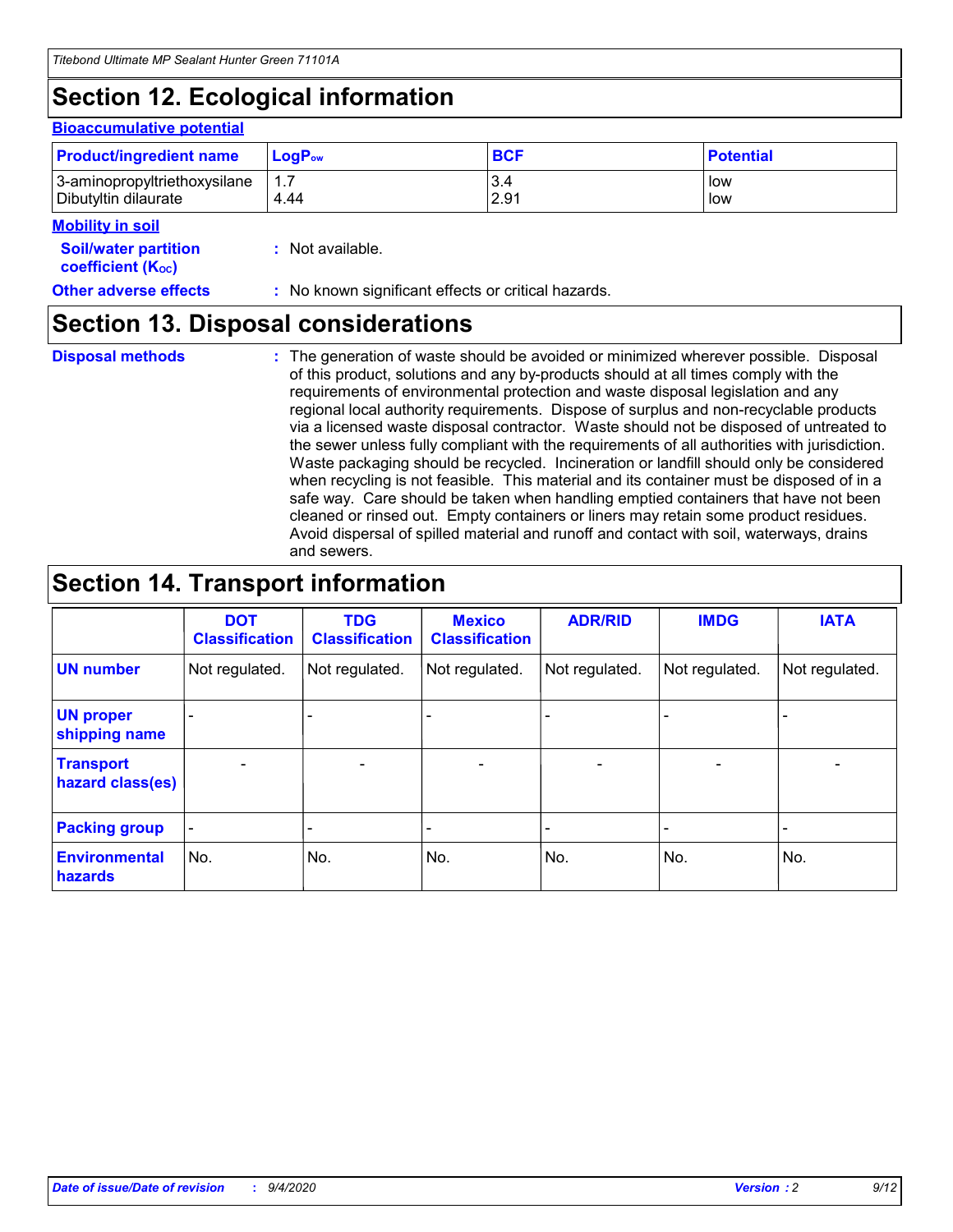## **Section 15. Regulatory information**

### **U.S. Federal regulations**

#### **SARA 302/304**

#### **Composition/information on ingredients**

No products were found.

| SARA 304 RQ | Not applicable. |
|-------------|-----------------|
|-------------|-----------------|

#### **SARA 311/312**

**Classification :** EYE IRRITATION - Category 2B SKIN SENSITIZATION - Category 1 TOXIC TO REPRODUCTION - Category 1B HNOC - Product generates methanol during cure.

### **Composition/information on ingredients**

| <b>Name</b>                  | $\frac{9}{6}$ | <b>Classification</b>                                                                                                                                                                                                                                                                                      |
|------------------------------|---------------|------------------------------------------------------------------------------------------------------------------------------------------------------------------------------------------------------------------------------------------------------------------------------------------------------------|
| 3-aminopropyltriethoxysilane | $\leq$ 3      | <b>FLAMMABLE LIQUIDS - Category 4</b><br><b>ACUTE TOXICITY (oral) - Category 4</b><br>SKIN IRRITATION - Category 2<br>EYE IRRITATION - Category 2A                                                                                                                                                         |
| Dibutyltin dilaurate         | ≤0.3          | <b>ACUTE TOXICITY (oral) - Category 3</b><br>SKIN CORROSION - Category 1C<br>SERIOUS EYE DAMAGE - Category 1<br>SKIN SENSITIZATION - Category 1<br><b>GERM CELL MUTAGENICITY - Category 2</b><br>TOXIC TO REPRODUCTION - Category 1B<br>SPECIFIC TARGET ORGAN TOXICITY (REPEATED<br>EXPOSURE) - Category 1 |

### **State regulations**

**Massachusetts :**

: None of the components are listed.

**New York :** None of the components are listed.

**New Jersey :** None of the components are listed.

**Pennsylvania :** None of the components are listed.

### **California Prop. 65**

WARNING: This product can expose you to methanol, which is known to the State of California to cause birth defects or other reproductive harm. For more information go to www.P65Warnings.ca.gov.

| Ingredient name | No significant risk<br>level | <b>Maximum</b><br>acceptable dosage<br><b>level</b> |
|-----------------|------------------------------|-----------------------------------------------------|
| l methanol      |                              | Yes.                                                |

### **International regulations**

**Chemical Weapon Convention List Schedules I, II & III Chemicals** Not listed.

### **Montreal Protocol**

Not listed.

**Stockholm Convention on Persistent Organic Pollutants**

Not listed.

### **UNECE Aarhus Protocol on POPs and Heavy Metals** Not listed.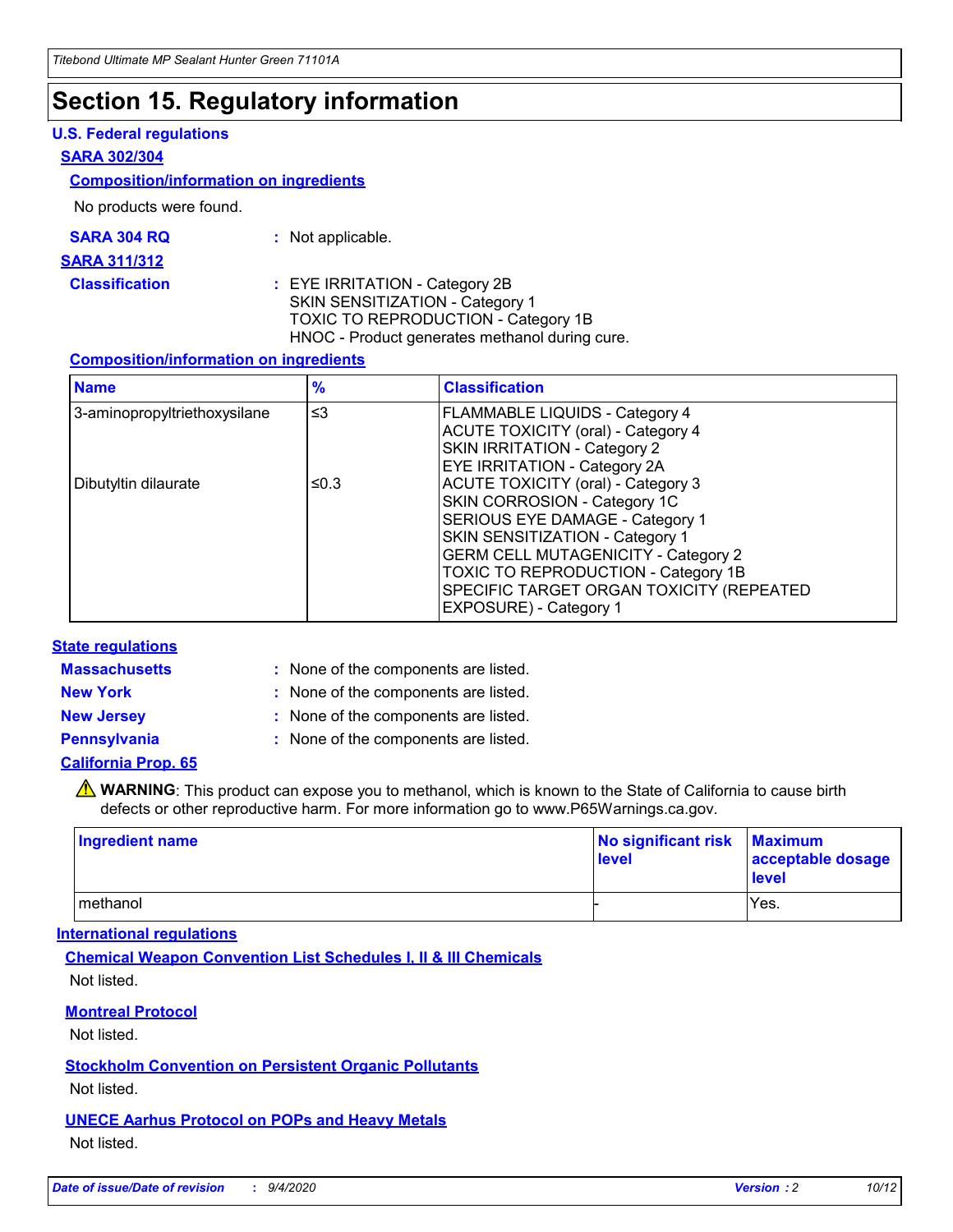## **Section 15. Regulatory information**

### **Inventory list**

- 
- **China :** Not determined.

**United States TSCA 8(b) inventory**

**:** All components are active or exempted.

## **Section 16. Other information**

**Hazardous Material Information System (U.S.A.)**



**Caution: HMIS® ratings are based on a 0-4 rating scale, with 0 representing minimal hazards or risks, and 4 representing significant hazards or risks. Although HMIS® ratings and the associated label are not required on SDSs or products leaving a facility under 29 CFR 1910.1200, the preparer may choose to provide them. HMIS® ratings are to be used with a fully implemented HMIS® program. HMIS® is a registered trademark and service mark of the American Coatings Association, Inc.**

**The customer is responsible for determining the PPE code for this material. For more information on HMIS® Personal Protective Equipment (PPE) codes, consult the HMIS® Implementation Manual.**

**National Fire Protection Association (U.S.A.)**



**Reprinted with permission from NFPA 704-2001, Identification of the Hazards of Materials for Emergency Response Copyright ©1997, National Fire Protection Association, Quincy, MA 02269. This reprinted material is not the complete and official position of the National Fire Protection Association, on the referenced subject which is represented only by the standard in its entirety.**

**Copyright ©2001, National Fire Protection Association, Quincy, MA 02269. This warning system is intended to be interpreted and applied only by properly trained individuals to identify fire, health and reactivity hazards of chemicals. The user is referred to certain limited number of chemicals with recommended classifications in NFPA 49 and NFPA 325, which would be used as a guideline only. Whether the chemicals are classified by NFPA or not, anyone using the 704 systems to classify chemicals does so at their own risk.**

### **Procedure used to derive the classification**

| <b>Classification</b>                                                                                         | <b>Justification</b>                                  |
|---------------------------------------------------------------------------------------------------------------|-------------------------------------------------------|
| <b>EYE IRRITATION - Category 2B</b><br>SKIN SENSITIZATION - Category 1<br>TOXIC TO REPRODUCTION - Category 1B | Expert judgment<br>Expert judgment<br>Expert judgment |
| <b>History</b>                                                                                                |                                                       |

| <u>.</u>                          |              |
|-----------------------------------|--------------|
| <b>Date of printing</b>           | : 4/22/2022  |
| Date of issue/Date of<br>revision | 9/4/2020     |
| Date of previous issue            | : 10/16/2020 |
| <b>Version</b>                    | $\cdot$ 2    |
|                                   |              |